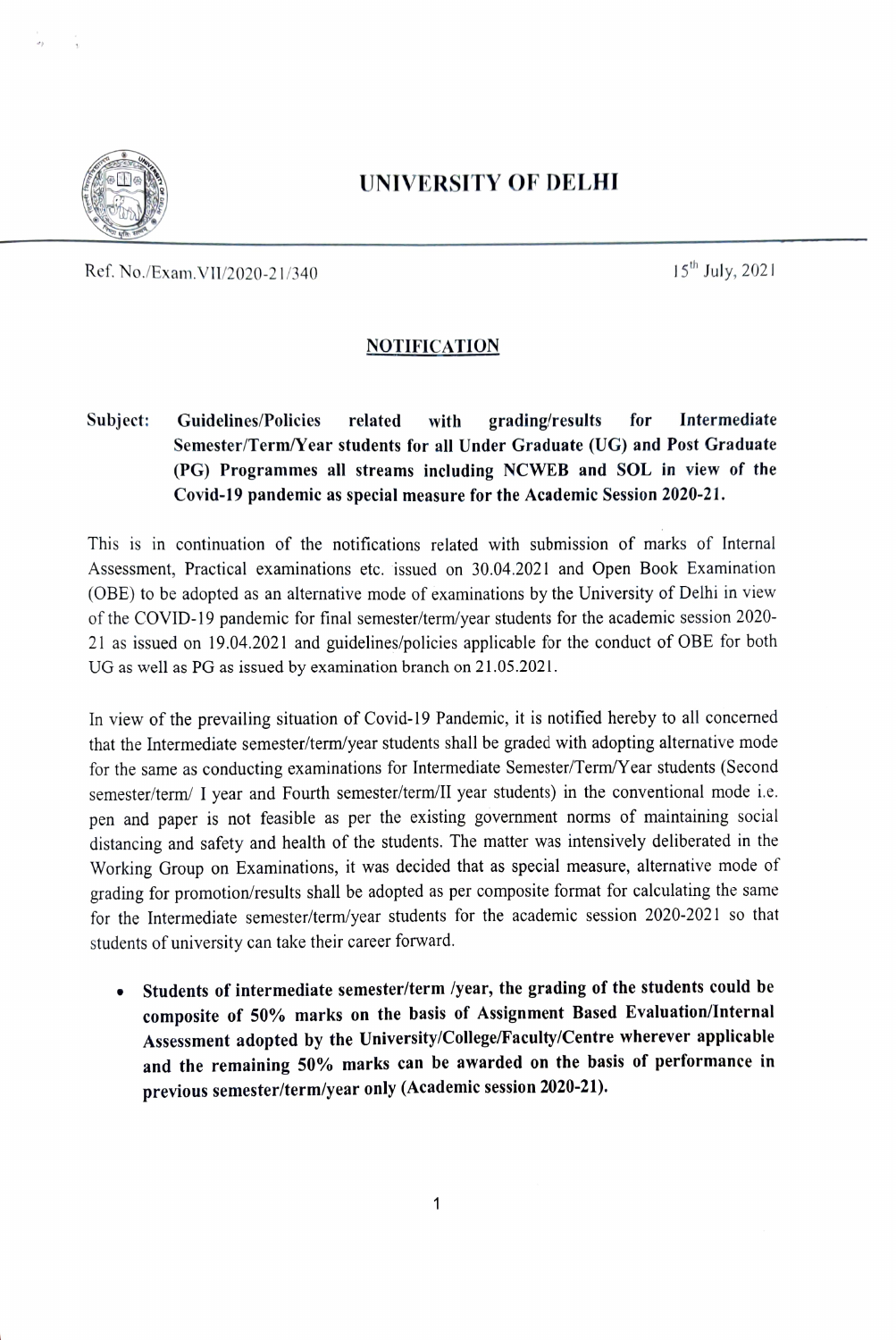Example:- For students of Semester I/TV (May-June 2021 Examinations) shall be graded on the basis of 50% of Assignment Based Evaluation/Internal Assessment of Semester II/IV (May/June 2021) + 50% performance during Semester I/III (Nov-Dec 2020 Examinations)].

.For students of intermediate semester/term/year, having no previous performance ie. having no marks in previous semester/term /year of University Exam shall be graded on the basis of 50% Assignment Based Evaluation/Internal Assessment <sup>+</sup> 50% of Internal Assessment of previous semester/term/year.

[Example:- For student of Semester II/IV (May-June 2021 Examinations) shall be graded on the basis of 50% Assignment Based Evaluation/lnternal Assessment of Semester I/TV (May-June 2021) + 50% of Intemal Assessment of Semester VlII (Nov-Dec 2021 Examinations)].

 $\triangleright$  Procedures to be followed for Annual/Semester mode of examinations for UG students with reference to students of School of Open Learning (SOL) and Non Collegiate Women's Education Board (NCWEB).

 $\triangleright$  Procedure for II semester (I year) students of PG registered with SOL and NCWEB.

- 1) Grading of the Second Year/ Semester II/IV students of UG and II Semester (I Year) students of PG could be composite of 50% on the basis of the pattern of Assignment Based Evaluation for students of Annual scheme and the remaining 50% marks shall be awarded on the basis of the performance in the previous Semester/Y ear. However, ex-students in the second year have to appear for examinations as per date sheet notified in OBE mode.
- 2) All these students are required to submit their assignment as per schedule notified by the SOL and NCWEB. Questions for assignment shall be from the courses of study based on syllabus applicable.
- 3) The schedule, calendar and guidelines for the Assignment Based Evaluation shall be decided by the SOL for the SOL students and by NCWEB for the students registered with the NCWEB. The calendar and guidelines for the students of PG registered with SOL and NCWEB should be released after due consultation with the Head of the respective departments.
- 4) All questions for Assignment Based Evaluation shall be in bilingual wherever applicable.
- 5) Students shall submit their assignment on the portal notified and communicated by SOL and NCWEB.